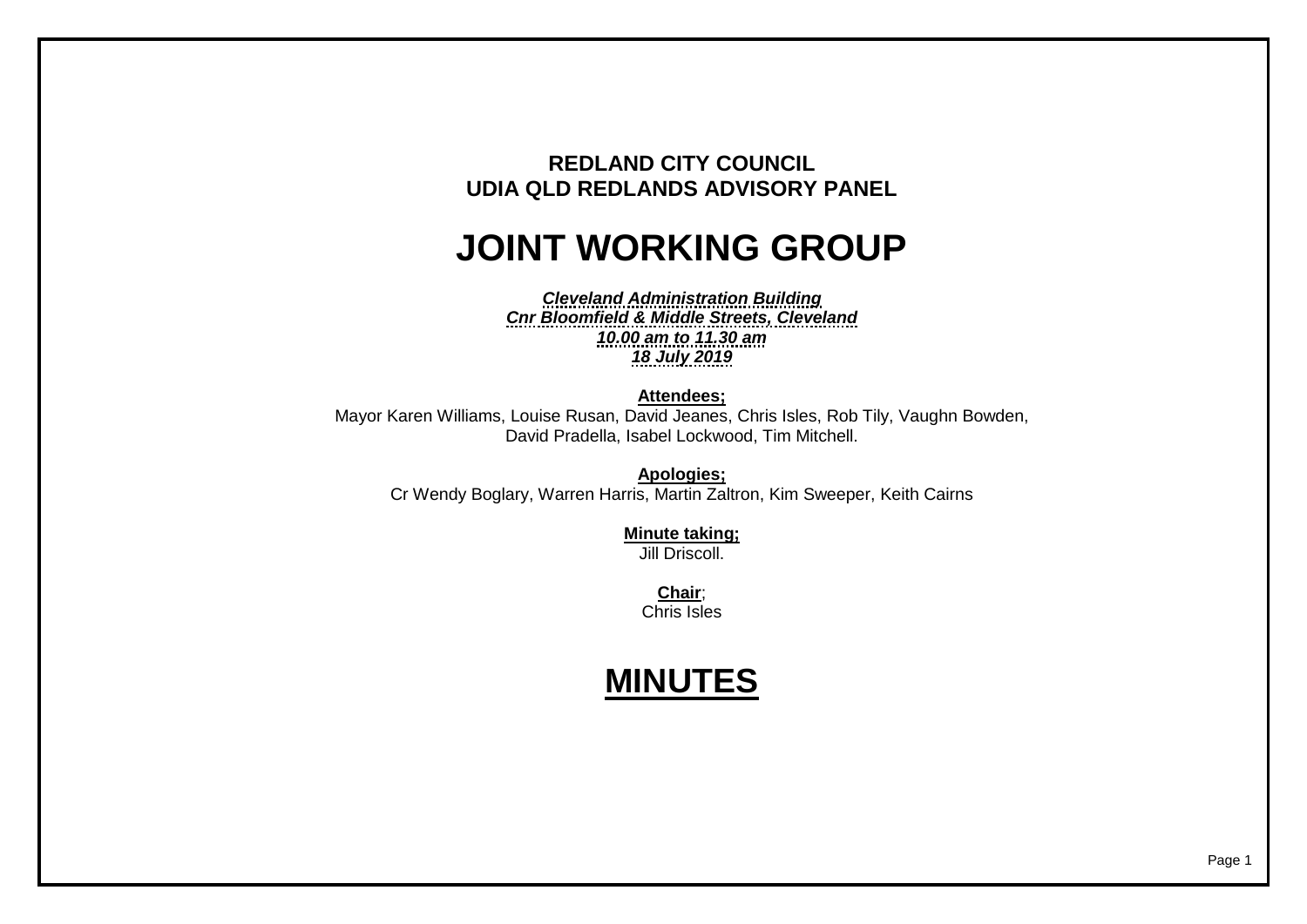| No. | <b>Item</b>                                                                                                                                                                                                                                             | <b>Action Item/Outcome</b>                      |
|-----|---------------------------------------------------------------------------------------------------------------------------------------------------------------------------------------------------------------------------------------------------------|-------------------------------------------------|
| 1.  | Chris Isles opened the meeting at 10.00am                                                                                                                                                                                                               |                                                 |
| 2.  | <b>Welcome and apologies</b>                                                                                                                                                                                                                            |                                                 |
|     | Chris Isles welcomed the attendees and noted the apologies: Cr<br>Boglary, Warren Harris, Martin Zaltron and Keith Cairns                                                                                                                               |                                                 |
| 3.  | <b>Minutes from previous meeting</b>                                                                                                                                                                                                                    | Minutes of the previous meeting endorsed        |
| 4.  | Action items from previous meeting.                                                                                                                                                                                                                     | Action Items discussed                          |
|     | <b>Communication with industry - RCC will consider any</b><br>improvements that can be made to the process for one into two lot<br>subdivisions.                                                                                                        |                                                 |
|     | <b>Advocacy plan - UDIA to provide the State and Local Government</b><br>budget letters for the next meeting.                                                                                                                                           |                                                 |
| 5.  | Re-signing MOU between Council and UDIA Qld                                                                                                                                                                                                             |                                                 |
|     | UDIA QId advised the group that the UDIA are in the process of taking<br>nominations for new committee members and chair. Once this has<br>been undertaken the Memorandum of Understanding will be reviewed<br>and sent to the group for consideration. |                                                 |
|     | RCC advised that Councillors will discuss the continuance in<br>accordance with the relevant Council policy.                                                                                                                                            |                                                 |
| 6.  | Update on the Victoria Point Structure Plan                                                                                                                                                                                                             | RCC will email UDIA QLD to advise when the VPSP |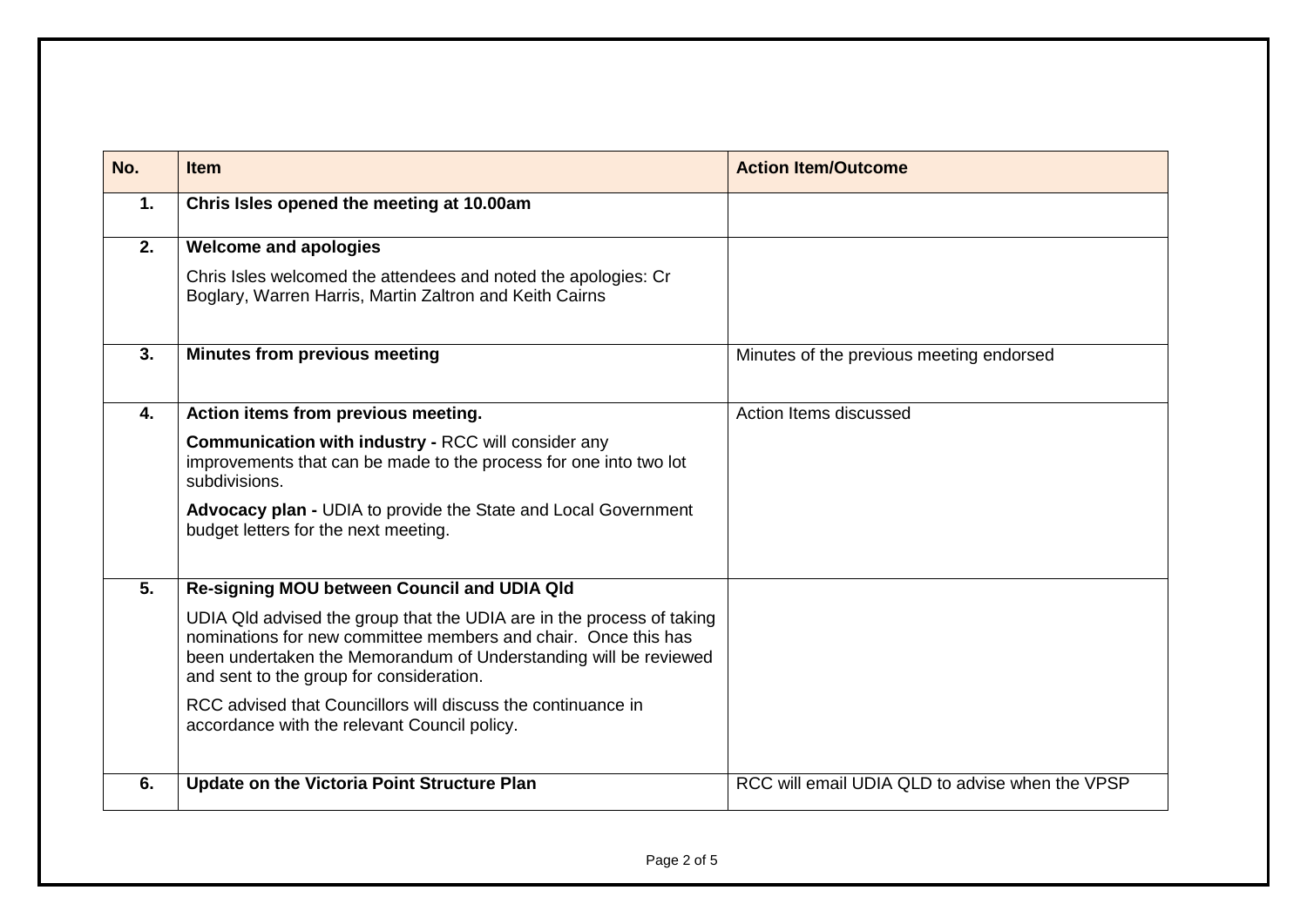|    | RCC advised the group that the Victoria Point Structure Plan (VPSP)<br>work has made good progress and Council is in a strong position to<br>move forward. The plan will be considered by Council in a general<br>meeting prior to submission to the state government for first state<br>interest review. Dialogue has occurred with TMR and Council is<br>engaging with key stakeholders. RCC advised the group that this<br>won't be part of a broader amendment package.                        | has been sent to the State for review.                                                  |
|----|----------------------------------------------------------------------------------------------------------------------------------------------------------------------------------------------------------------------------------------------------------------------------------------------------------------------------------------------------------------------------------------------------------------------------------------------------------------------------------------------------|-----------------------------------------------------------------------------------------|
| 7. | <b>Victoria Point Bypass Study</b>                                                                                                                                                                                                                                                                                                                                                                                                                                                                 |                                                                                         |
|    | RCC advised the group that it's Transport Planning Unit are involved<br>as a key stakeholder and are hopeful of an outcome by the end of the<br>year. General discussion occurred over how the bypass study fits in<br>with the VPSP as it is not a Council led program. UDIA QLD advised<br>the group that the community preference is for Cleveland/Redland Bay<br>Road to be a priority instead and that studies had shown it works.                                                            |                                                                                         |
|    | RCC advised the group that when the VPSP comes in, the bypass<br>study will be part of the state interest review and it may be that the<br>Cleveland/Redland Bay Rd will be prioritised/chosen.                                                                                                                                                                                                                                                                                                    |                                                                                         |
|    | UDIA QLD suggested it may then be possible for Council to review the<br>decision to defer decision making on applications until the VPSP has<br>been finalised. RCC advised this would be a matter for full Council to<br>consider.                                                                                                                                                                                                                                                                |                                                                                         |
| 8. | <b>Biodiversity Corridor Planning Scheme Amendments</b>                                                                                                                                                                                                                                                                                                                                                                                                                                            |                                                                                         |
|    | RCC advised the group that Council has developed a biodiversity<br>corridor amendment following Council's adoption of the wildlife<br>corridor plan and which is currently under state interest review. The<br>state has provided comments. Council is working through recent court<br>judgments in relation to exempt and accepted clearing under the<br>Planning Regulation and implications in relation to bushfire safety.<br>There are concerns over the inability to clear vegetation around | Add this item to future agendas for further discussion<br>when the plan has progressed. |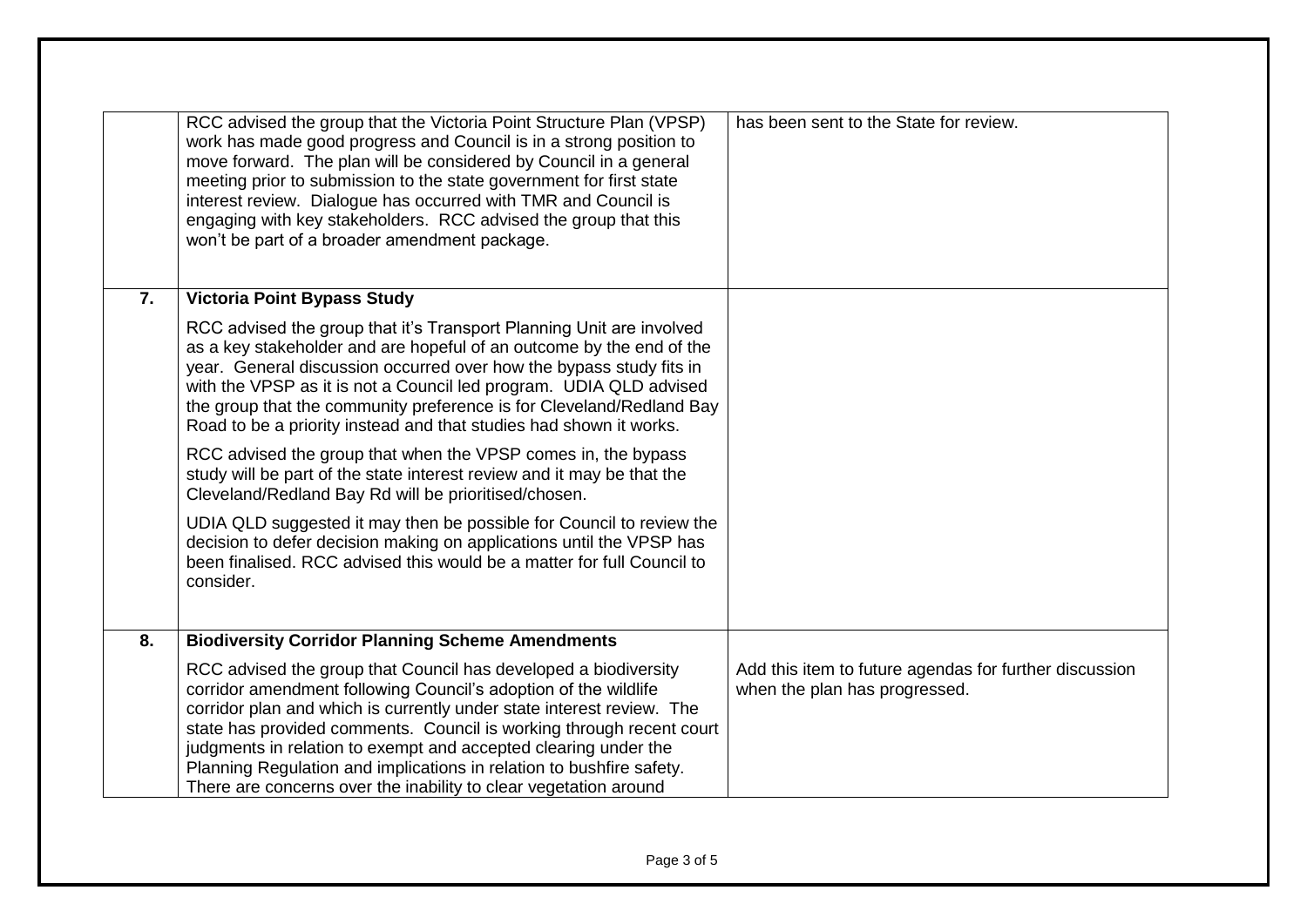|                 | homes following those court judgments.                                                                                                                                                                                                                                                                                                                                                                                           |                                                                           |
|-----------------|----------------------------------------------------------------------------------------------------------------------------------------------------------------------------------------------------------------------------------------------------------------------------------------------------------------------------------------------------------------------------------------------------------------------------------|---------------------------------------------------------------------------|
|                 | Further discussion will occur when the plan has progressed.                                                                                                                                                                                                                                                                                                                                                                      |                                                                           |
| 9.              | Feedback on Council Development Services - End of financial year<br>progress on relevant items in the business plan.                                                                                                                                                                                                                                                                                                             |                                                                           |
|                 | RCC advised that UDIA QLD the response to feedback is to be<br>entered into the report card on the Business Plan and will be<br>circulated to the group when completed.                                                                                                                                                                                                                                                          | RCC to circulate the response to feedback to the group<br>when completed. |
|                 | UDIA QLD advised the group that they have seen some good work<br>being done by officers in particular with respect to the Leadlease<br>team.                                                                                                                                                                                                                                                                                     |                                                                           |
| 10 <sub>1</sub> | <b>General Business</b>                                                                                                                                                                                                                                                                                                                                                                                                          |                                                                           |
|                 | Planning Scheme Amendments with state government                                                                                                                                                                                                                                                                                                                                                                                 |                                                                           |
|                 | The department has been slow to respond the planning scheme<br>amendments and it was suggested by the group that when the UDIA<br>QLD next meet with the Minister that they communicate a proactive<br>approach to get things moving along.                                                                                                                                                                                      | UDIA to discuss with Kirsty Chessher-Brown.                               |
|                 | Goompi Master Plan                                                                                                                                                                                                                                                                                                                                                                                                               |                                                                           |
|                 | RCC advised the group that it would appreciate some feedback to the<br>State government on the Goompi Master Plan when it is out for<br>review.                                                                                                                                                                                                                                                                                  |                                                                           |
|                 | <b>Transport Connectivity</b>                                                                                                                                                                                                                                                                                                                                                                                                    |                                                                           |
|                 | RCC is continuing to advocate for transport connectivity including the<br>duplication of the rail line to Cleveland and the Eastern Busway and<br>will do so as part of a potential Olympic bid. RCC advised the group<br>that TMR are only looking at intersection improvements to Carindale<br>as a transitway. RCC continue to advocate for the transitway and<br>busway to Capalaba. UDIA QLD are continuing to advocate for |                                                                           |